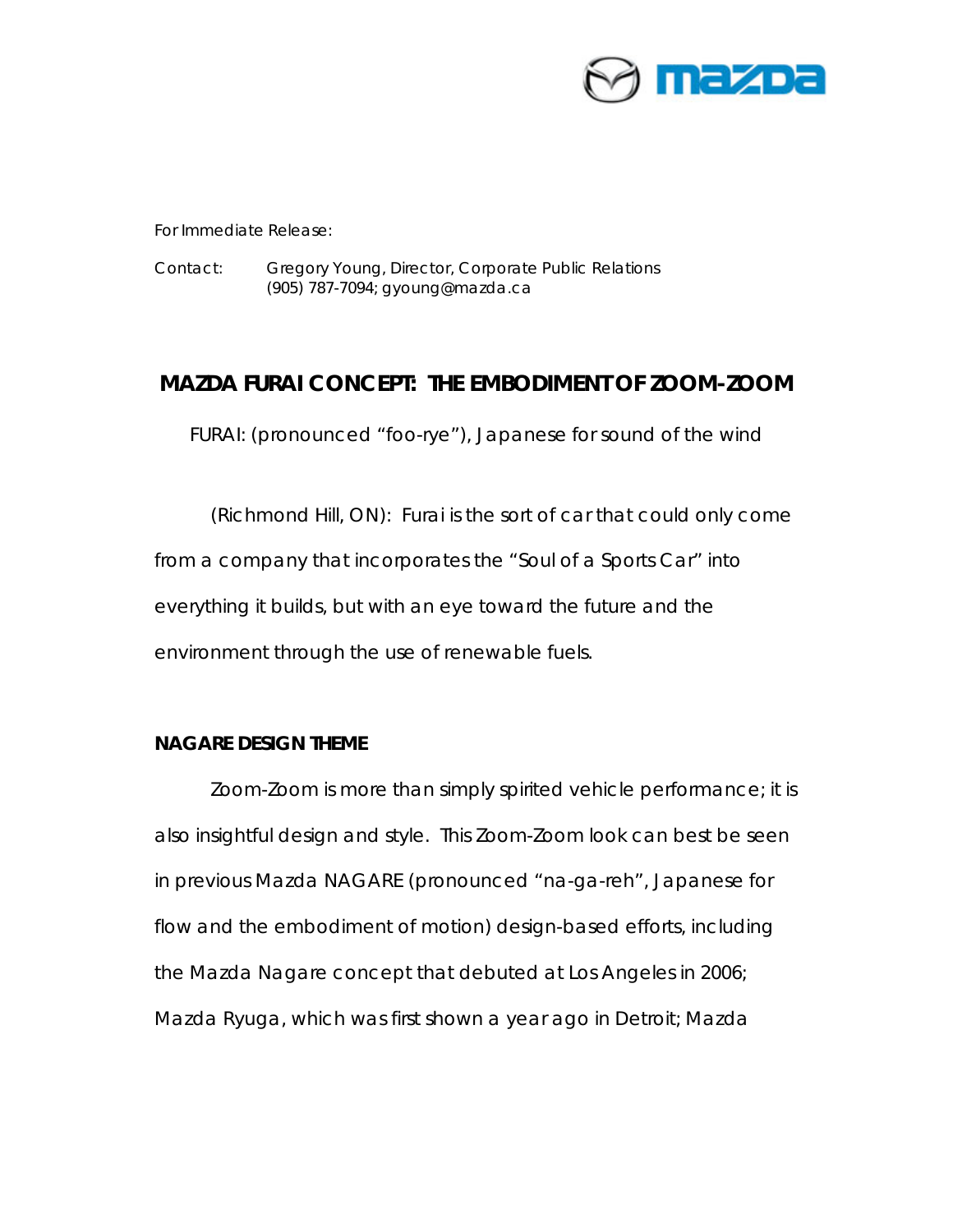Hakaze, which appeared in Geneva last year; and Mazda Taiki, the star of the 2007 Tokyo Motor Show.

Manufacturers commonly showcase design studies with little or no intention of actually using the theme presented. Mazda's approach is the opposite: All of the Nagare concepts, including Furai, help evolve this evocative surface language for future use.

Every vehicle Mazda sells embodies the soul of a sports car to achieve a true Zoom-Zoom dynamic character. Nagare provides a glimpse of how this celebration of motion will be portrayed on interior and exterior surfaces in future models. Instead of form following function, the two merge as one.

### **FURAI DESIGN – ALL ABOUT FUNCTION**

The Furai (pronounced "foo-rye", Japanese for 'sound of the wind') concept serves as a turning point in the Nagare developmental process. While the four previous concept cars explored different ways to express Mazda's emerging design philosophy and to explore an aesthetic, this one is all about function – every last texture and detail serves some functional purpose.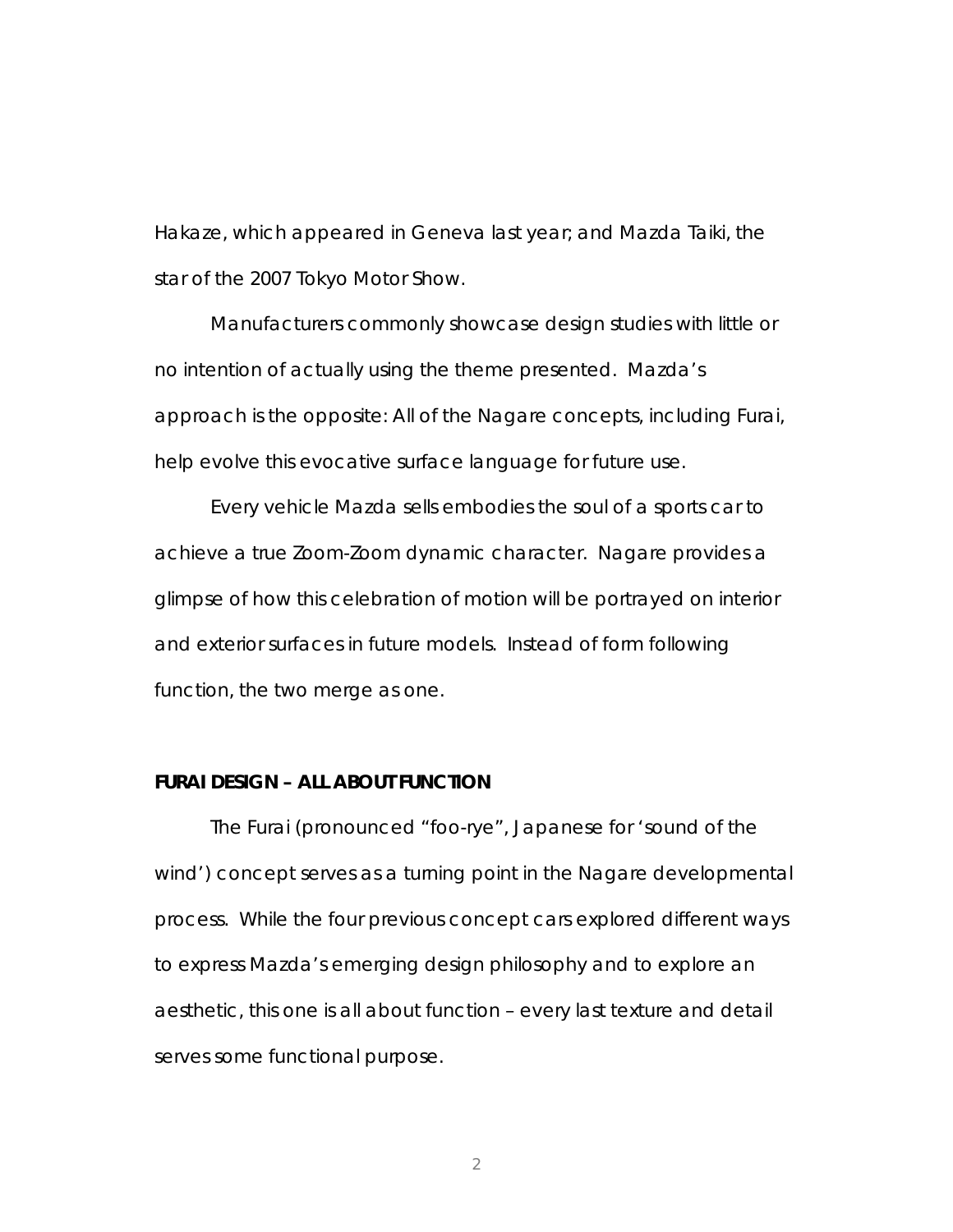An example of this is how Mazda's design and R&D teams worked together to prove that the Furai concept goes far beyond static aerodynamic analysis. To help analyze the effect of air guiding over and through the body of the vehicle, and to demonstrate its functional capabilities on demand, the team constructed Furai as a 180-mph rolling laboratory.

While Furai strikes an incredibly strong presence, the real beauty of the project – and it's most valuable asset as a real-world test-bed – is in the details that were incorporated:

- The body surface provides ample opportunity to feature core design elements such as aggressive headlamps and Mazda's trademark five-point grille.
- The headlamp trim pieces function as quide frames to help cancel aerodynamic lift.
- High-pressure zones just above the front wheels are relieved to serve the same end.
- The air flow package takes air moving under the front of the car and guides it inside the body to the engine-cooling radiators.
- Nagare textures incorporated in the side surfaces feed air to the rear brakes, the oil cooler and the transmission cooler.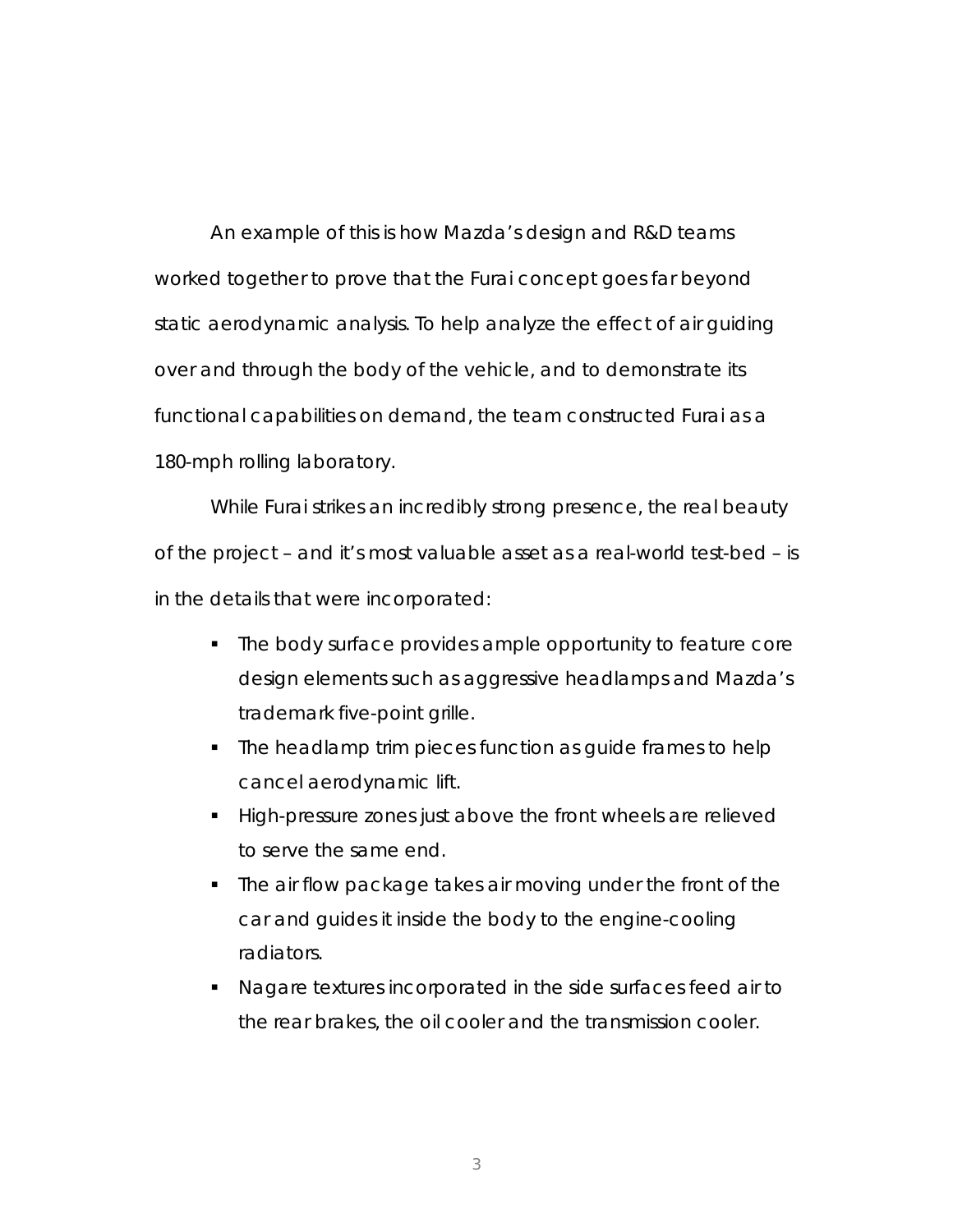An under-car diffuser that begins rising aft of the cockpit helps draw the volume of air flowing through the heat exchangers and engine bay out the rear.

#### **CLEAN ENERGY**

Furai not only probes future design possibilities, it also ventures ahead with alternative renewable fuels. Furai intuitively expresses the flow made by 'wind', a powerful force in nature and a source of clean energy.

In keeping with this theme, and Mazda's recently announced "Sustainable Zoom-Zoom" initiatives, Furai's three-rotor powerplant has been tuned to run powerfully on 100% on environmentally-friendly ethanol (E100) fuel, produced in partnership with BP.

Franz von Holzhausen, Mazda North American Operations' (MNAO) Director of Design and the person who lead the team that created the Furai, explains the concept behind the concept, "We were looking for a way to pay homage to Mazda's Motorsports heritage and the production vehicles in our lineup, while also showing that Mazda is committed to a sustainable future through exploring various alternative fuels." He continued, "Furai achieves this by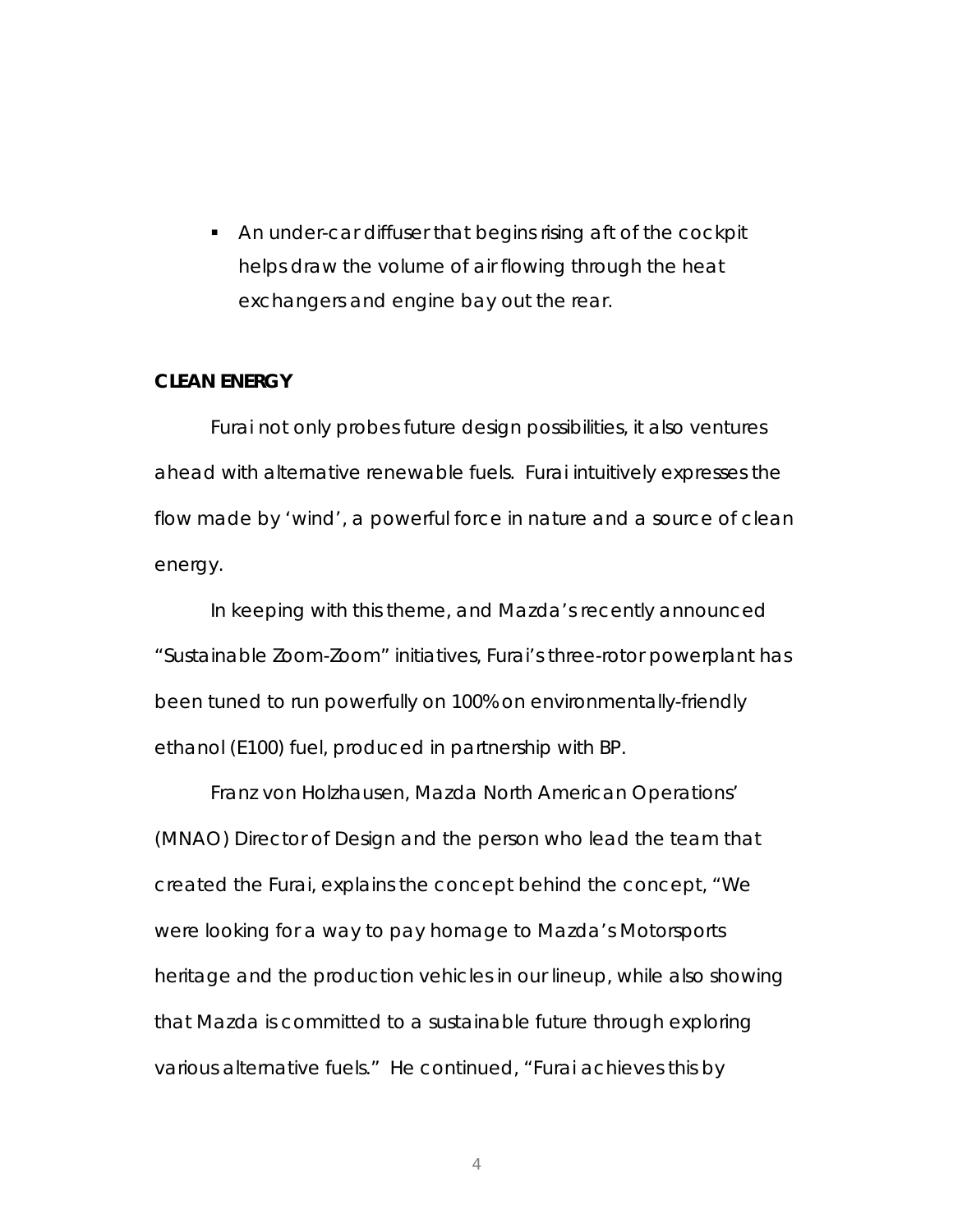showing that there is an environmentally-friendly way to produce the horsepower needed to fuel a high-performance car. Zoom-Zoom doesn't need to be sacrificed."

There are exciting advances being made in renewable fuels, from current blends like E10 (10% ethanol and 90% gasoline) with research ongoing in making Ethanol from cellulostic materials, to future renewable gasoline components like Butanol, a higher order alcohol which is fungible with gasoline. The addition of these renewable components improves Mazda's understanding of how these fuels work with the company's technology and reduces the consumption of fossil hydrocarbons and the emission of harmful greenhouse gasses.

"BP has a very green focus in the marketplace, and it's Mazda's intention to sustain its Zoom-Zoom performance image. While Mazda's rotary has proven readily adaptable to various alternative fuels, including considerable work with hydrogen fuel, this is the first time it's been engineered for other renewable Ethanol blends," said von Holzhausen.

Through the BP partnership, Furai has been specially tuned to operate on renewable fuels. BP engineers continue to work to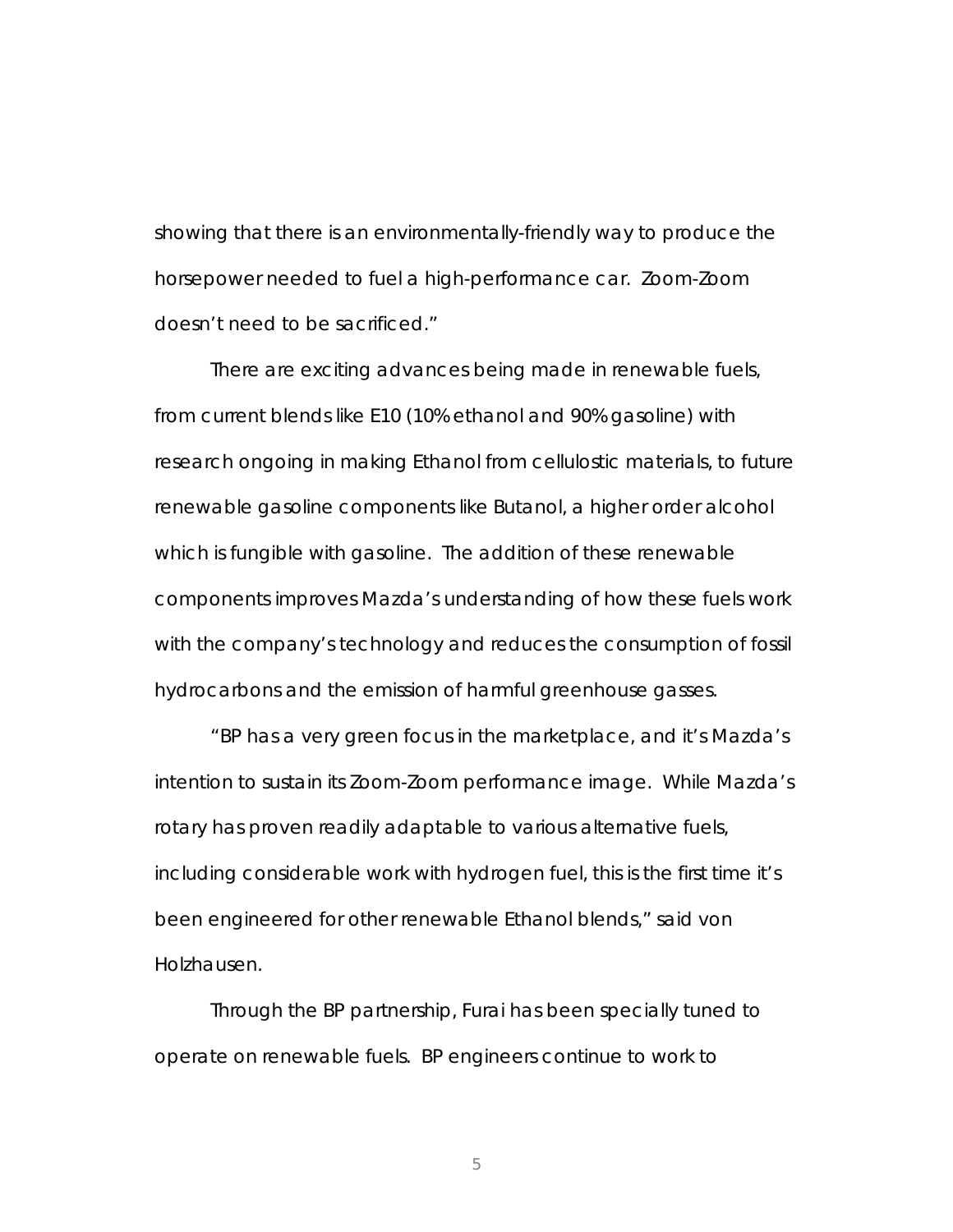optimize other fuels, including investigating new future renewable fuel components. This is Mazda's first experience with ethanol fuel in a three-rotor engine, and the results have been convincing that, once again, the Mazda rotary engine is unique in its ability to run well on multiple fuels.

Ethanol is derived from grains such as corn and wheat or soybeans. Corn, the predominant feedstock, is converted to ethanol in either a dry or wet milling process. Future advances for renewable gasoline components include utilizing a wide variety of cellulosic biomass feedstocks, including agricultural plant wastes (corn stover, cereal straws, sugarcane bagasse), plant wastes from industrial processes (sawdust, paper pulp) and energy crops grown specifically for fuel production, such as switchgrass.

### **MOTORSPORTS HERITAGE**

One look at the Furai and it is evident that the dark matte finish with red and orange accents harkens back to the livery worn by Mazda's legendary 787B when it won the 24 Hours of Le Mans in 1991,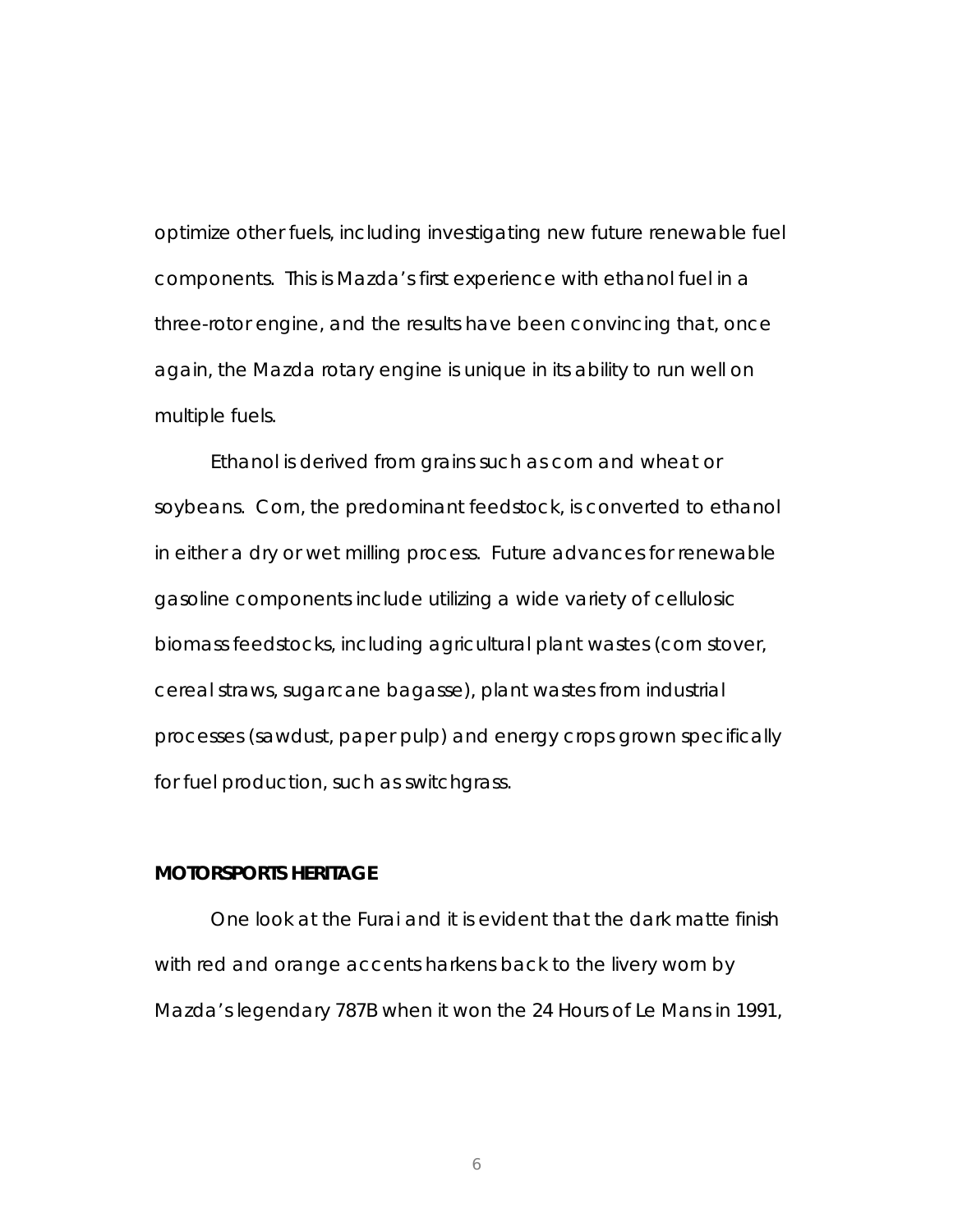making the company the first – and still only – Japanese company to ever win the endurance classic.

While Mazda neither intends to race Furai, nor is it a supercar the company plans to build and sell in the near future, Furai is a design study that lives between those extremes. Without the restrictions imposed by serial production models, and with the freedom of an autoshow environment, Mazda is using the opportunity to evolve the company's Nagare design theme one more step closer to reality.

To truly explore this idea, Mazda begin this project with the real McCoy: a Courage C65 chassis that earned its stripes during two seasons of LMP-2 endurance racing in the American Le Mans Series (ALMS) and actually runs with E100.

Under the hood is a 450-horsepower RENESIS-based R20B threerotor rotary engine that provides Furai ample Zoom-Zoom. "The ultimate Mazda in our minds is rotary powered; as a company, we have no intention of abandoning that valuable asset." said von Holzhausen.

Sourced straight from the race track, the Courage carboncomposite tub is essentially intact under the new Furai body, including